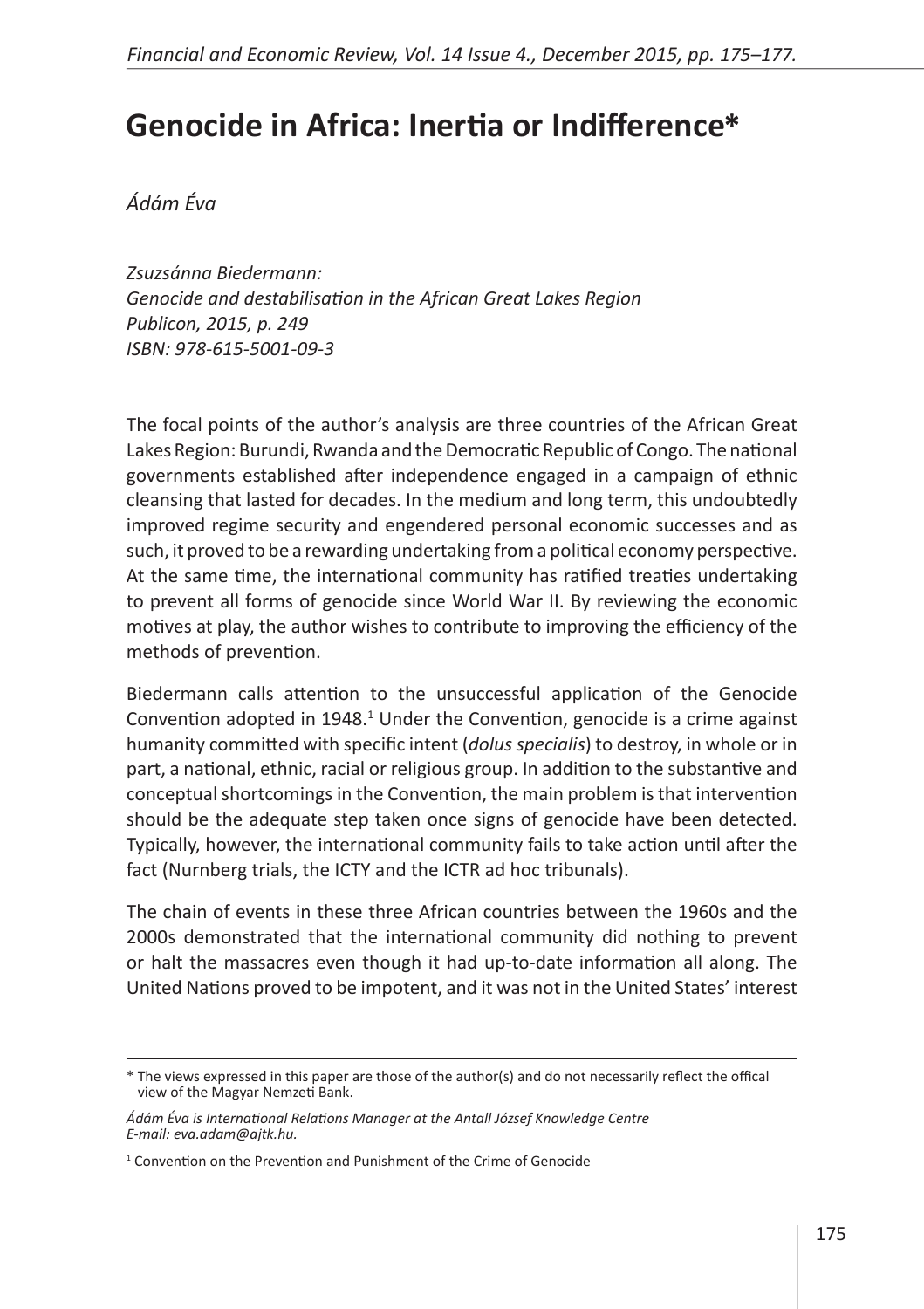to intervene. Colonial powers, likewise, had no interest in eliminating their local clientele.

The author primarily focuses on the post-colonial conflicts between the Hutu – a part of the population traditionally engaged in farming – and the Tutsi – the wealthy echelon of society that typically raised and herded cattle. The spiral of violence was set in motion by the 1972 genocide in Burundi, an event that has never been acknowledged officially. The massacre, which left 200,000 victims in its wake, was fairly unexpected in a seemingly stable social structure where ethnic diversity was traditionally accepted, there were no religious disparities, and movement within or between the layers of social stratification was free and unobstructed in both directions. In point of fact, however, the root of the tensions lies in the deeply ingrained Belgian administration and the preservation of the colonial economic system.

The ethnic discrimination introduced by the Belgian colonial administration rendered social mobility impossible. While the pre-colonial "subsistence economy" maximised economic benefits for all ethnicities, the extraneous economic sectors imposed by the colonisers (coffee and tea production) benefited none of the ethnic groups; instead, they put a new Tutsi political elite into power whose main ambition was to maximise grants. In Rwanda, the Tutsi supremacy was toppled by the 1959–1961 Hutu revolution, heightening animosities between the two ethnicities. Mounting tensions boiled over in April 1994 in Rwanda when 500,000 people, mainly Tutsi, fell victim to genocide within the span of 100 days. Eventually, the Tutsi RPF took over Rwanda, followed by a massive exodus of refugees heading to Congo, including the Hutu *génocidaire* that participated in the massacres.

The economic meltdown that led to the genocides took place as follows. Amid soaring global coffee and tea prices, the government granted extraordinary subsidies to producers in the 1970s and 1980s in order to stimulate production, and bought up crops at inflated prices. By the beginning of the 1990s, however, plummeting world prices rendered the level of state subsidies unsustainable. Explosive population growth and the lack of resources intensified ethnic tensions, triggering a string of daily atrocities.

In East Congo, the influx of refugees in the wake of the genocides directly aggravated the ethnic unease between natives and Rwandan refugees in the second half of the 1990s (in North and South Kivu). Guerrillas used the refugee camps to launch regular attacks against the government of their home country which, in turn, ultimately retaliated with the massacre of refugees. Taking advantage of the rich mineral resources of the area (tin, tantalum, wolfram) contributed to the wars for "self-preservation" in the region. To this day, the mineral resources to which